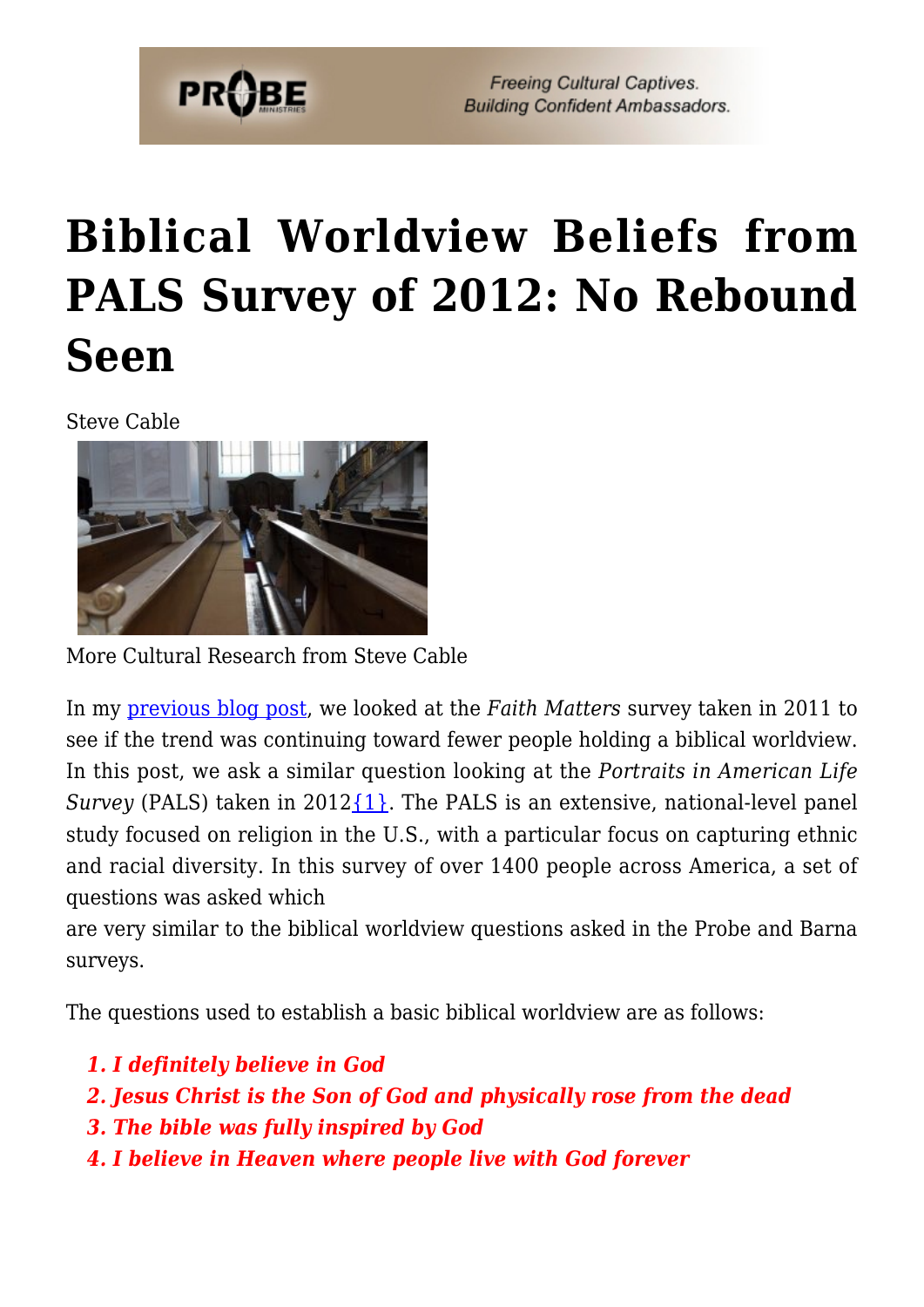

### *5. I believe there is a Hell where people experience pain as punishment for their sin*

- *6. The devil, demons or evil spirits exist*
- *7. Moral right or wrong should be determined by God's law*

Let's begin by looking at how many have a biblical worldview; i.e., agreeing with all the statements above. The results look like this (where Evan/BP stands for Evangelical or Historically Black Protestant):

| <b>Biblical Worldview</b> |                                                 |             |  |     |  |  |
|---------------------------|-------------------------------------------------|-------------|--|-----|--|--|
| Evan/BP                   |                                                 | Not Evan/BP |  | All |  |  |
|                           | $20-29$ 30+ 20-29 30+ 20-29 30+                 |             |  |     |  |  |
|                           | $32.5\%$   46.2%   5.4%   11.4%   14.7%   22.9% |             |  |     |  |  |

Note that the youngest respondents in this survey are 20 years old rather than 18 as in the other surveys. As you can see, about one in three evangelical or black Protestant believers under the age of 30 profess to holding a biblical worldview and only about one in 20 of those who do not affiliate with an evangelical or black Protestant denomination. These results are very similar to those reported in my book, *[Cultural Captives](https://www.probe.org/store/cultural-captives-by-steven-cable/)*, one area of focus was the number of people possessing a biblical worldview. The worldview questions formulated by the Barna Group were used in the *Probe Ministries Culturally Captive Christian* survey of 2010. For the other surveys used in the book, I selected a similar set of questions to define a biblical worldview for each survey. Looking across those surveys, we saw that about one in three evangelical emerging adults and about one in ten nonevangelical emerging adults held a biblical worldview.

In this post, we want to look at a newer survey to see what light it sheds on the worldviews of Americans. The survey is called *Faith Matters 2011*{1}, conducted on behalf of Harvard University and the University of Notre Dame. They surveyed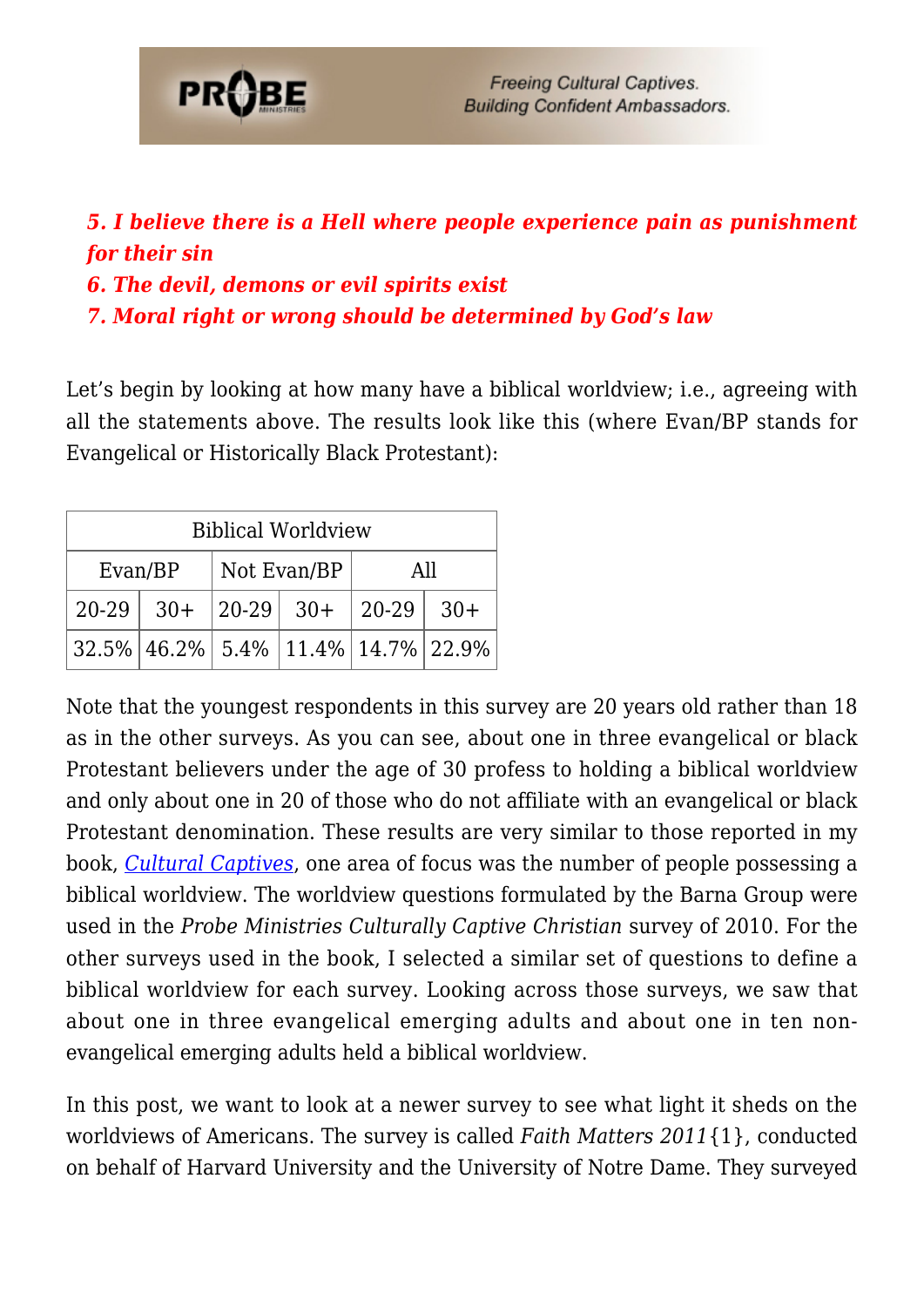

over 2,600 people, asking them about their religion (beliefs, belonging and behavior) and their social and political engagement. The questions we used to define a biblical worldview were on: 1) belief in God, 2) belief in life after death, 3) the path to salvation, 4) inspiration of the Bible, 5) existence of hell, and 6) how one determines what is right or wrong in a particular situation.

Let's begin by looking at how many have a biblical worldview on all of the questions above except for the question about the correct path to salvation. The results look like this (where Evan/BP stands for Evangelical or Historically Black Protestant):

| Biblical Worldview w/o Salvation Question |  |             |  |                             |                                        |  |
|-------------------------------------------|--|-------------|--|-----------------------------|----------------------------------------|--|
| Evan/BP                                   |  | Not Evan/BP |  | All                         |                                        |  |
| $18-29$ 30+                               |  |             |  | $ 18-29 $ 30+ $ 18-29 $ 30+ |                                        |  |
|                                           |  |             |  |                             | $50.0\%$ 54.8% 15.1% 21.8% 25.6% 32.7% |  |

So we see that about half of those with an Evangelical or Historically Black church affiliation take a stand on these questions consistent with biblical teaching. And, about a quarter of all emerging adults (those 18-29) take a biblical view.

Now let's see what happens when we add the question about the path to salvation.

| Biblical Worldview w/ Salvation by Faith Alone |       |             |       |       |       |  |
|------------------------------------------------|-------|-------------|-------|-------|-------|--|
| Evan/BP                                        |       | Not Evan/BP |       | All   |       |  |
| 18-29                                          | $30+$ | 18-29       | $30+$ | 18-29 | $30+$ |  |
| 5.1%                                           | 2.7%  | 1.4%        | 2.4%  | 2.5%  | 2.5%  |  |

Wow, we observe a massive reduction among the Evan/BP group from 50% down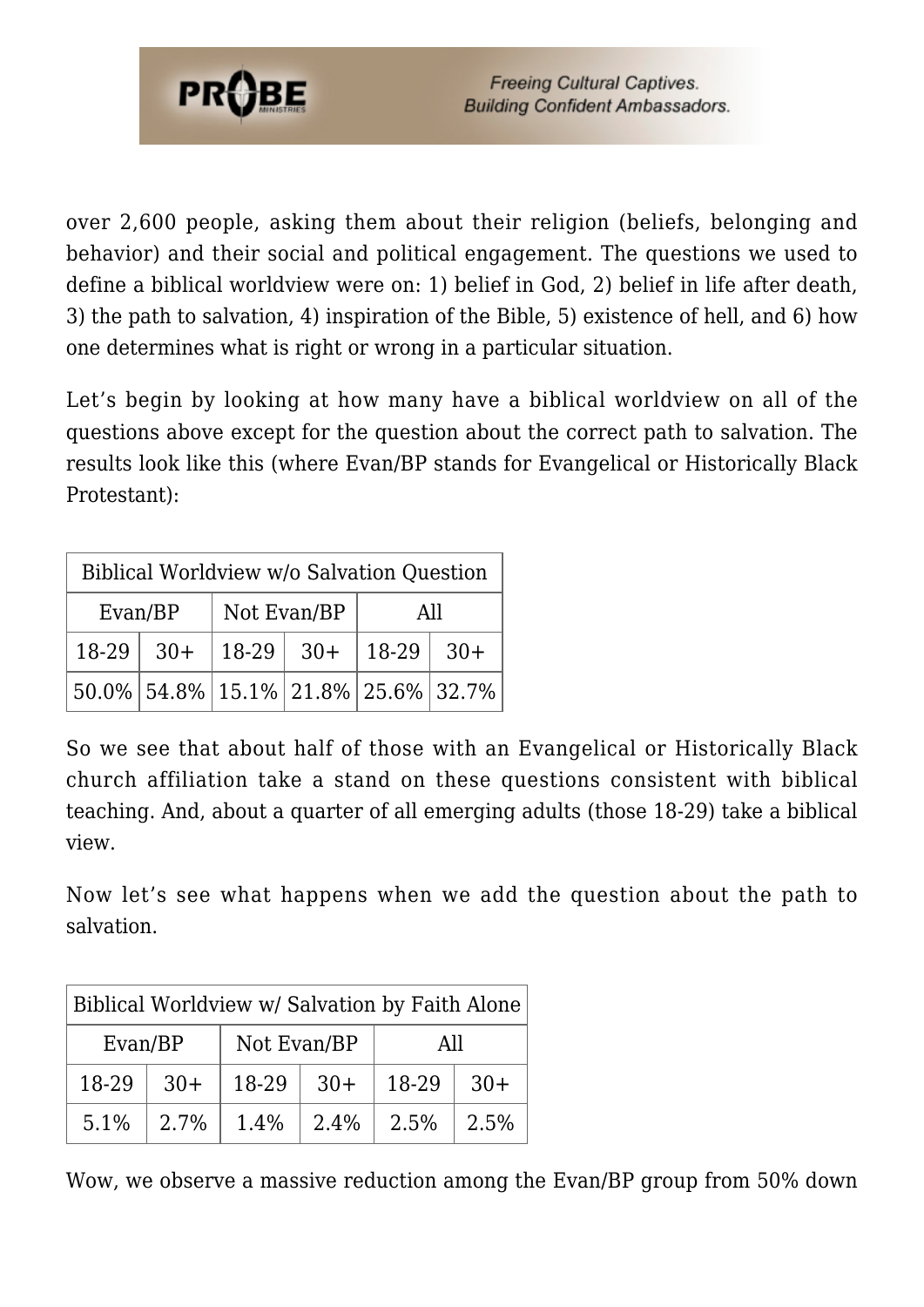

to around 5%. The question that caused this reduction was worded as follows: "Some people believe that the path to salvation comes through our actions or deeds and others believe that the path to salvation lies in our beliefs or faith. Which comes closer to your views?" The vast majority of evangelicals responding to this survey were unwilling to say that salvation is by faith alone even though the Bible clearly states this is the case (see for example Ephesians 2:8-9).

Interestingly enough, many of the respondents volunteered another answer, saying that salvation comes through a mixture of faith and actions. If we allow this answer as well as the faith alone answer, the results for a biblical worldview look like this:

| Biblical Worldview w/ Salvation by Faith & Actions |       |             |       |                  |       |  |
|----------------------------------------------------|-------|-------------|-------|------------------|-------|--|
| Evan/BP                                            |       | Not Evan/BP |       | All              |       |  |
| 18-29                                              | $30+$ | 18-29       | $30+$ | 18-29            | $30+$ |  |
| 40.9%                                              | 46.6% | 9.7%        | 13.5% | $13.3\%$   24.4% |       |  |

Note that in all of the cases, there is only a small difference between emerging adults and those 30 years old and older. It appears that evangelicals across the board are unwilling to fully accept the position that we are saved by faith in Jesus Christ and no set of good works is going to change that.

However, the reason may not be that evangelicals feel that they need to do some good works to become acceptable for heaven. It may be instead that they want to leave room for a pluralistic view that surmises that others, not really knowing of Jesus' sacrifice, may be able to enter heaven because of their righteous activities on this earth. Supporting this possibility, the *Faith Matters* survey shows that about 80% of evangelicals believe that there are more ways to heaven other than faith in Jesus Christ.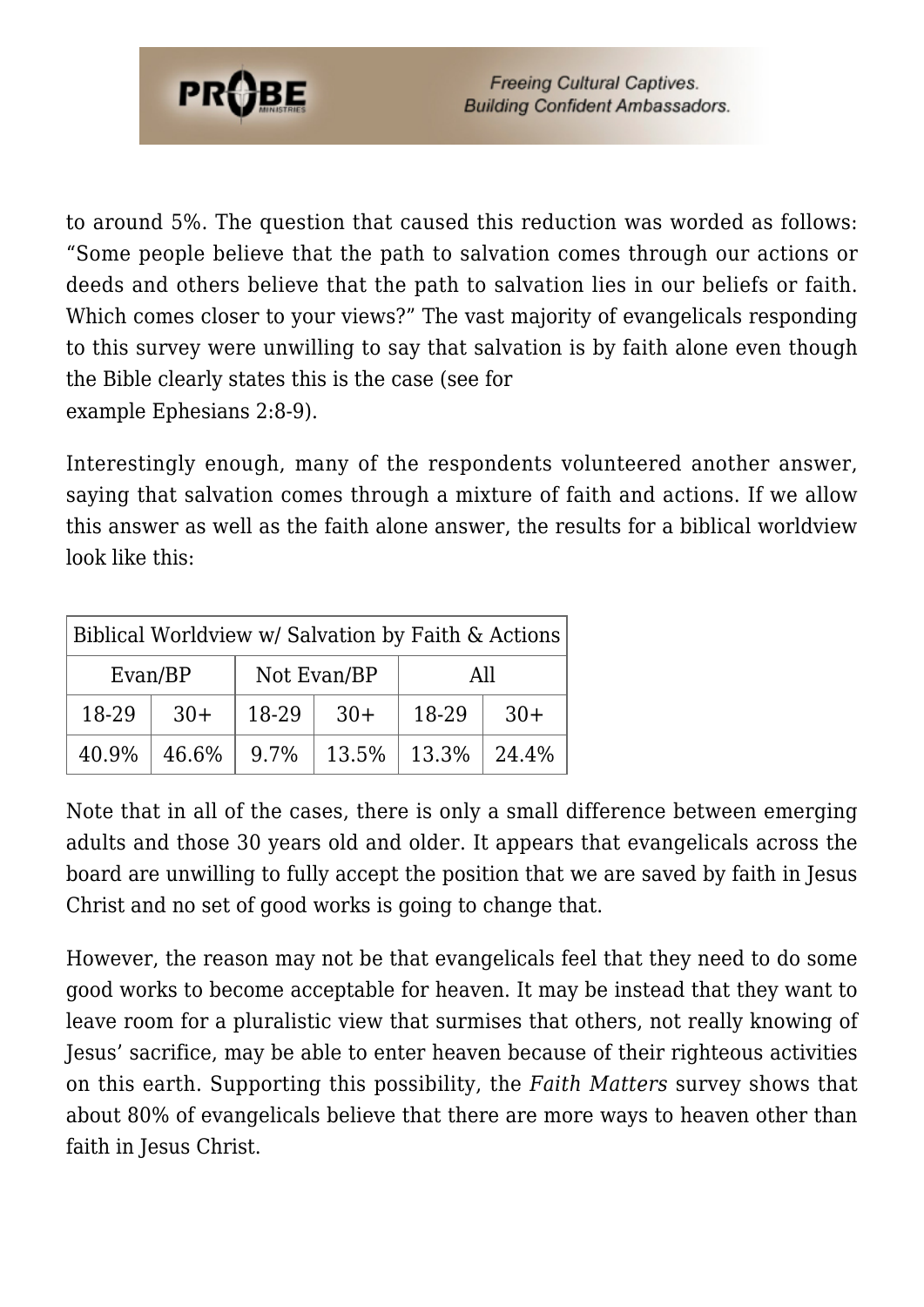

**Freeing Cultural Captives. Building Confident Ambassadors.** 

In the Probe survey of 2010, we asked a similar question worded as follows: "Please indicate your level of agreement with each statement: if a person is generally good enough, or does enough good things for others during their life, they will earn a place in Heaven." We found that around half of emerging adults disagreed strongly with this statement. This result correlates very well with the result from *Faith Matters* when we allow the answer "salvation comes through a mixture of faith and actions." If you think about it, someone who answered that salvation comes through faith and actions could also be a person who would disagree strongly with the Probe survey statement. So perhaps the Probe survey was overestimating the number of people who correctly believed that salvation came through faith alone.

#### **Note**

1. Data downloaded from the Association of Religion Data Archives, www.TheARDA.com, and were collected on behalf of Harvard University and the University of Notre Dame, principal investigators: Robert Putnam, Thomas Sander, and David E. Campbell.

© 2016 Probe Ministries

# **[An Update on Pluralism in](https://probe.org/an-update-on-pluralism-in-america/) [America](https://probe.org/an-update-on-pluralism-in-america/)**

Steve Cable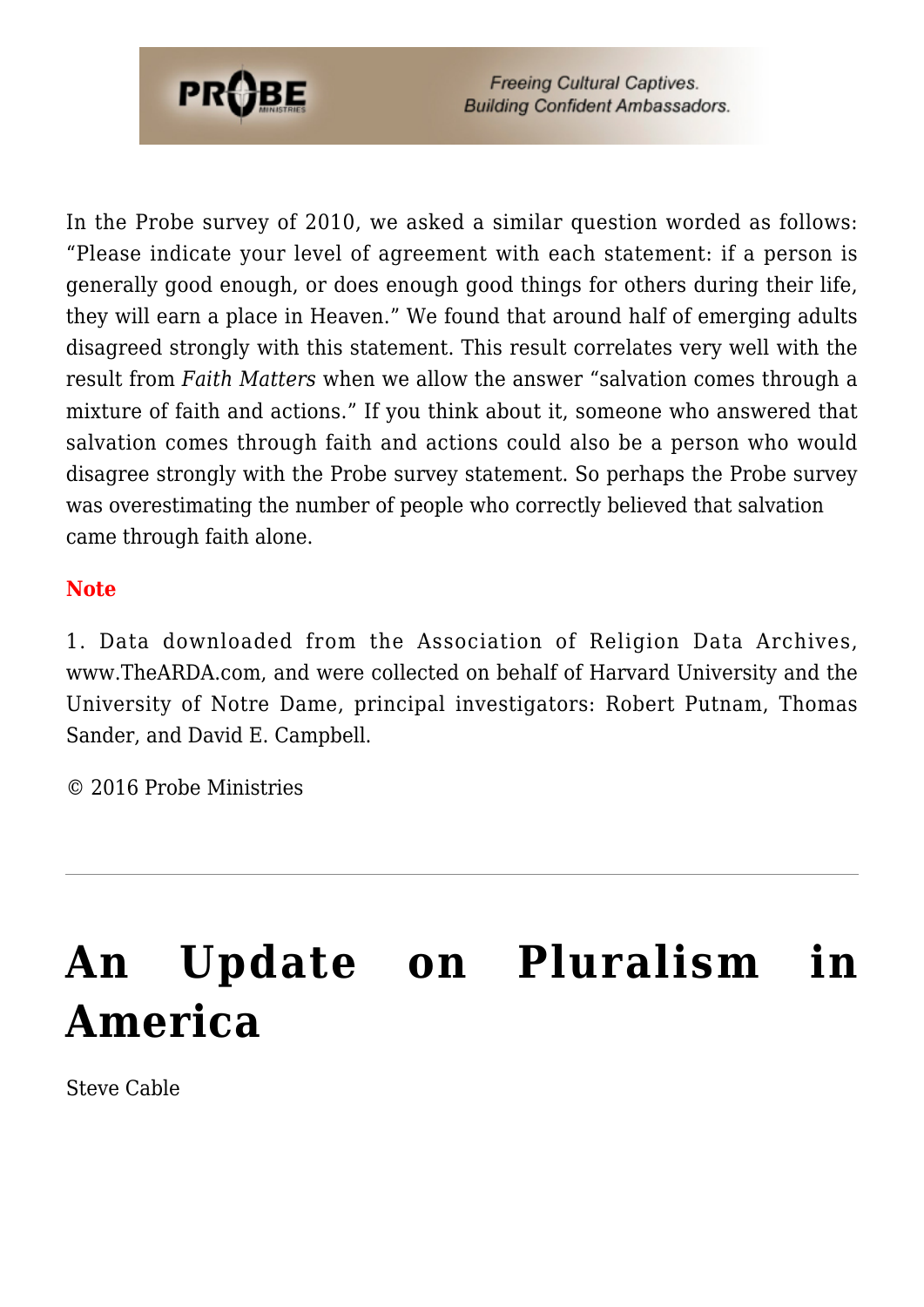



More Cultural Research from Steve Cable

In my book, *[Cultural Captives](https://www.probe.org/store/cultural-captives-by-steven-cable/)*[,](https://www.probe.org/store/cultural-captives-by-steven-cable/) I talk about the state of pluralistic beliefs among American young adults. Pluralism is the belief that there are multiple ways by which one can obtain eternal life, e.g. Christianity and Islam both provide valid paths to eternal life. Looking across multiple surveys taken from 2005 through 2010, I found that approximately 90%

of young adults who were not evangelical ascribed to pluralistic beliefs. Among those young adults who were evangelical (or born again depending upon the survey), the percentage dropped to about 70%. So, in the first decade of this century, the vast majority of young American adults believed that there are multiple ways to reach heaven.

Has that position changed over the last six years? To answer this question, I analyzed data from two newer surveys: the *Portraits of American Life Survey 2012*[{1}](#page-6-0) and the *Faith Matters Survey 2011*[{2}.](#page-6-0) In the PALS survey, if a person disagreed strongly with the following two statements, we categorized them as not pluralistic:

- *1. It doesn't much matter what I believe so long as I am a good person.*
- *2. The founder of Islam, Muhammad, was the holy prophet of God.*

In the *Faith Matters* survey, if a person agreed strongly with the following statement, we categorized them as not pluralistic: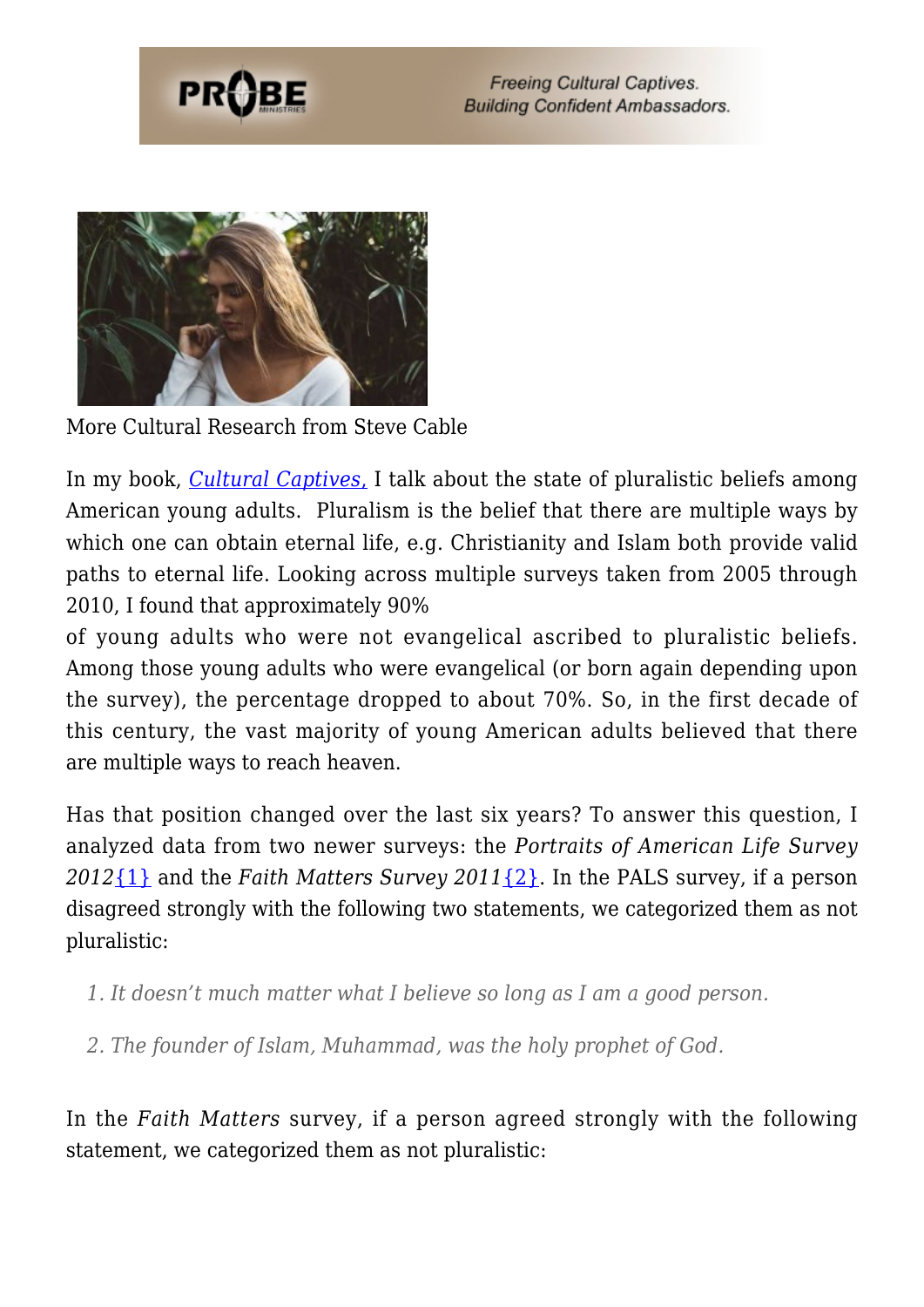

*1. One religion is true and others are not.*

Using these survey questions, we found the following:

For 18- to 29-year-olds, emerging adults who were not evangelical, we found that 93% were pluralistic according to the PALS and 91% were pluralistic according to the Faith Matters survey. For those who are evangelical, the numbers were 76% and 77% respectively. These numbers are slightly higher than the numbers I reported in 2010. But, the number were

already so high in 2010, these new numbers just continue a trend. The PALS survey indicates that for those thirty and over the number of evangelicals who are pluralists drops to 64%, which is still a disturbing majority of those who are called to evangelize their fellow citizens.

The apostle Peter told the Jewish Sanhedrin under the threat of imprisonment or death, "This Jesus is the stone that was rejected by you, the builders, which has become the cornerstone. And there is salvation in **no one else**, for there is **no other name** under heaven given among men by which we must be saved." (Acts 4:11-12)

God chose to send His Son to die for our sins because there was no other way to provide forgiveness for our sins. Many Americans claiming to be evangelical Christians do not seem to appreciate that the great sacrifice God made for us is not one of many ways to reconciliation. As Jesus told us, "I am the way, and the truth, and the life. **No one** comes to the Father except through me." (John 14:6)

### **Notes**

<span id="page-6-0"></span>1. Data downloaded from the Association of Religion Data Archives, www.TheARDA.com, and were collected on behalf of Emerson, Michael O., and David Sikkink. Portraits of American Life Study, 2nd Wave, 2012.

2. Data downloaded from the Association of Religion Data Archives,